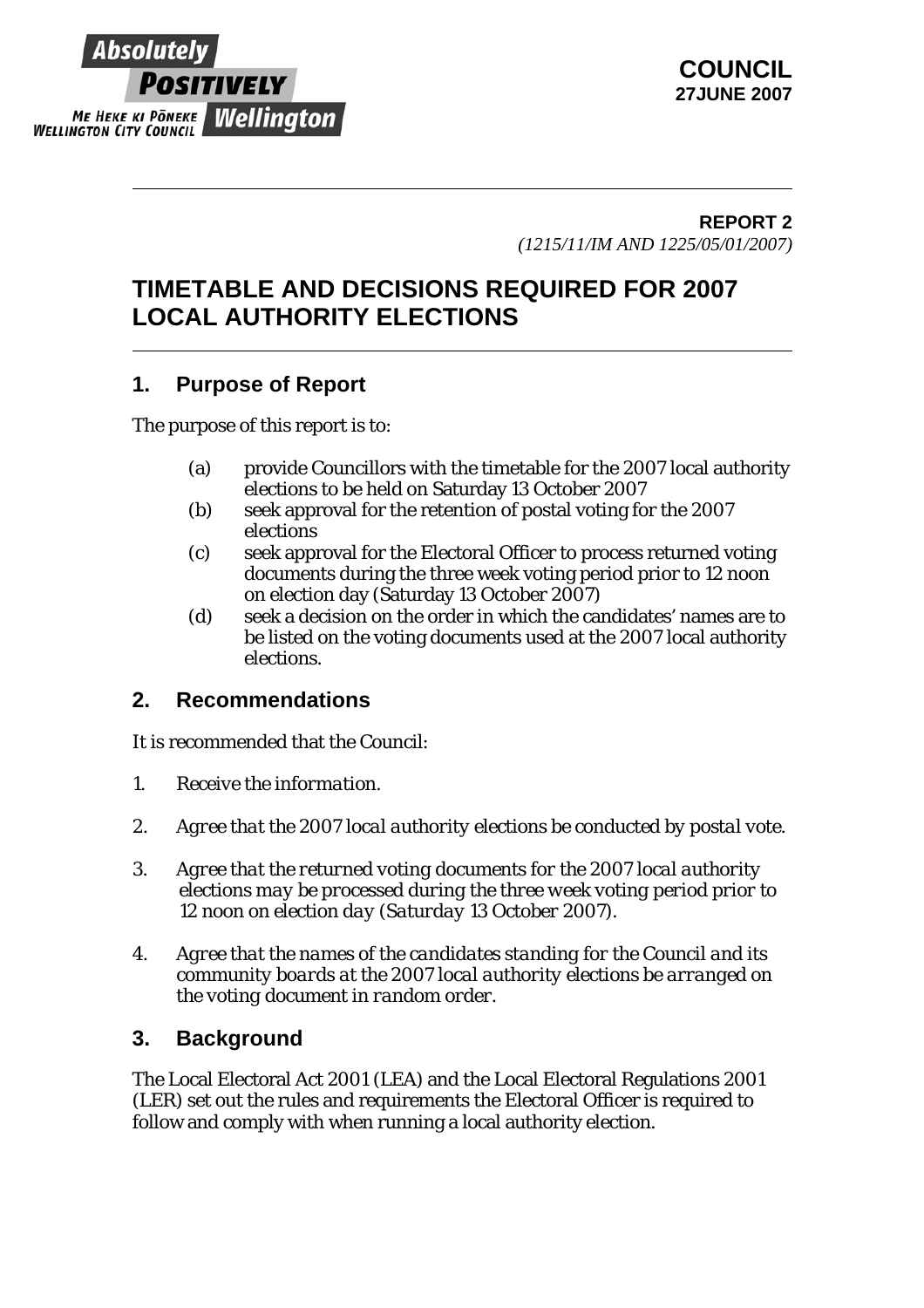Whilst not mandatory, the above legislation allows local authorities to consider and adopt various voting options when conducting elections. These options relate to:

- voting methods
- the early processing of voting documents
- the order of candidates' names on the voting documents.

## **4. Discussion**

#### *4.1 Election Timetable*

The timetable the Electoral Officer is required to work to for the 2007 local authority elections is set out in the LEA and the LER. A copy of that timetable is attached (**Appendix 1**).

#### *4.2 Voting method*

The legislation currently allows the use of either booth or postal voting for local authority elections. In the absence of any Council resolution the election must be conducted by the postal voting method.

The Wellington City Council has used postal voting as its method of voting since its introduction in 1989. The voter turnout in Wellington City has increased significantly since its introduction and although the voter turnout at the 2004 elections was down on the previous six elections (all under postal voting) it is suggested that the voting numbers would have been down somewhat more had the election been held under the ballot box method.

All territorial authorities have used postal voting as the preferred method of voting since 1998 and all of them have indicated that they will be using that method again in 2007.

The last time a local authority used booth voting was in 1992 when (the then) Lower Hutt City Council decided to use that method rather than postal voting. That decision resulted in a 27% voter turnout.

It is therefore recommended that postal voting be retained for the 2007 elections in Wellington.

## *4.3 Early processing of voting documents*

Section 79 of the LEA allows a local authority to process (but not count) returned voting documents over some, or all, of the three week voting period prior to 12 noon on election day. However, to do so requires a Council resolution.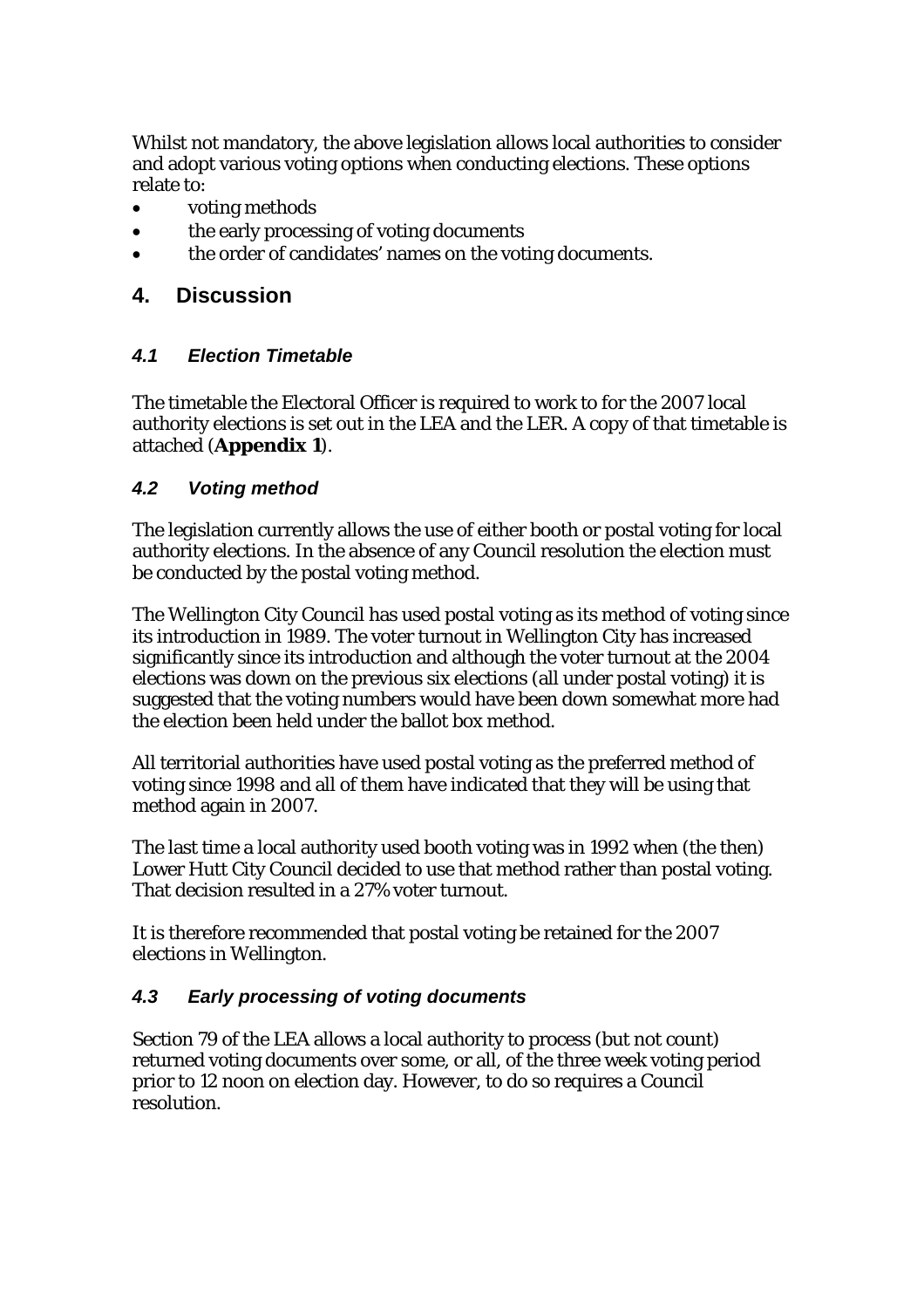The immediate benefit of adopting early processing is that much, if not all, of the cumbersome and time-consuming task of opening the envelopes and extracting and checking the voting documents can be undertaken over the three week voting period (under strict security and under the constant supervision of a Justice of the Peace). This means a quicker result can be achieved on polling day. It also means that less staff need to be employed overall which in turn will achieve some cost savings. If early processing is not adopted it would be impossible to release a provisional election result much before the Monday following election day at the earliest.

The early processing of voting documents is now standard practice for local authority elections and, as far as officers are aware, has now been adopted by all local authorities. There have been no reported breaches of the procedures by any of the authorities who have used the practice since its introduction in 1998.

If early processing is adopted the procedures that must be followed are clearly set out in the legislation and these procedures must be strictly adhered to by the Electoral Officer.

The legislation aims to protect the secrecy of voting during the polling period in the following ways:

- (a) Through the appointment of a Justice of the Peace to oversee the processing of voting documents at all times prior to the close of voting on election day.
- (b) The requirement that votes or preferences are not counted or totalled until after the close of voting. The totals are not accessible to any individual, including the Electoral Officer, before the close of polling.
- (c) The presence of scrutineers during the processing of voting documents, prior to the close of voting, is not permitted.
- (d) The imposition of significant fines on electoral officials and others who disclose for whom an elector has voted, or give or pretend to give information which may disclose the state of the election.

The New Zealand Society of Local Government Managers has developed a *Code of Good Practice for the Management of Local Authority Elections and Polls* which sets out practices and procedures which should be followed by Electoral Officers when processing voting documents prior to election day.

Specific provisions in the Code include:

• *Premises* – the premises to be used must be lockable, private (so that processing cannot be viewed through windows or open doors), and clearly signposted so that only authorised persons will enter.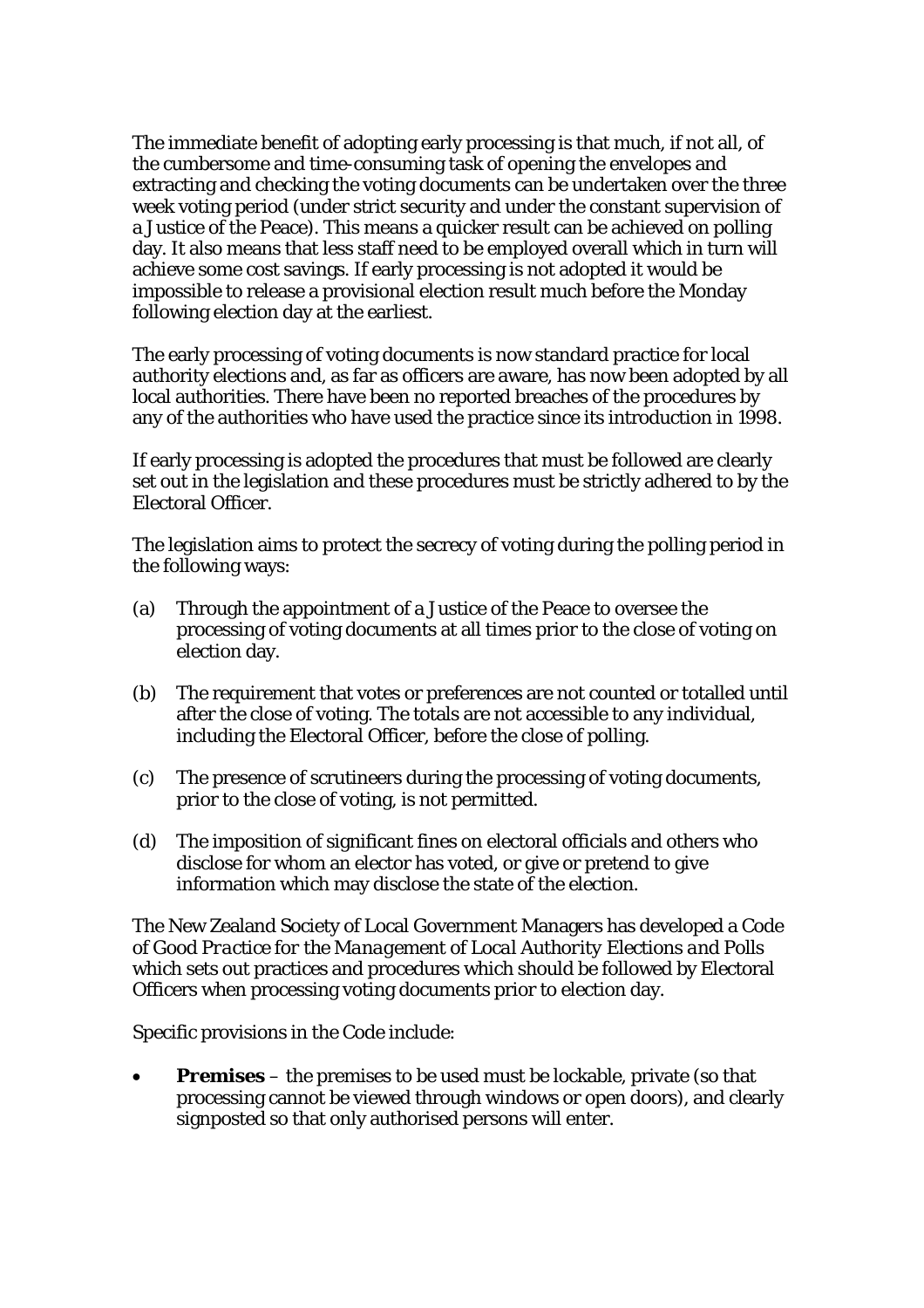- *Systems* the relevant electoral software will operate independently of other applications within a mainframe system or on a stand alone system, and only the Electoral Officer and authorised staff will have restricted access to it. Progressive backups will be taken at regular intervals and the software used will include:
	- (a) A time lock to prevent access by anyone to any calculation of votes prior to the close of voting.
	- (b) Dual passwords, one of which is allocated to the Electoral Officer, the other to some other suitable person (e.g. a Justice of the Peace).
- *Staff* will be required to complete a statutory declaration, will be selected because of their experience of elections wherever possible, and will be chosen to avoid any potential conflict of interest such as being a close associate or relative of any person who is a candidate.

The Council agreed that the early processing of voting documents could take place during the three week period prior to election day in 2004 and it is recommended that the full three week period be agreed to again for the 2007 elections.

#### *4.4 Order of candidates' names on voting documents*

Prior to the enactment of the LER in June 2001 candidates' names were required to be listed on the voting documents in alphabetical order, by surname.

Clause 31(1) of the LER now allows the Council to decide whether the candidates' names are to be listed in alphabetical order of surname, pseudorandom order or random order on the voting documents. In the absence of any Council resolution approving another arrangement, the candidates' names must be arranged in alphabetical order of surname.

The features of each arrangement are described as follows:

#### **Option 1 Alphabetical order of surname**

This is the order that was used at all local authority elections prior to 2004, and is self explanatory.

#### **Option 2 Pseudo-random order**

Under this option, the candidates' names for each election are placed in a hat (or similar receptacle) mixed together, and then drawn out of the receptacle, with the candidates' names being placed on all voting documents for that election in the order in which they are drawn.

If a local authority decides that candidates are to be listed in pseudo-random order, the Electoral Officer must include, in the public notice required to be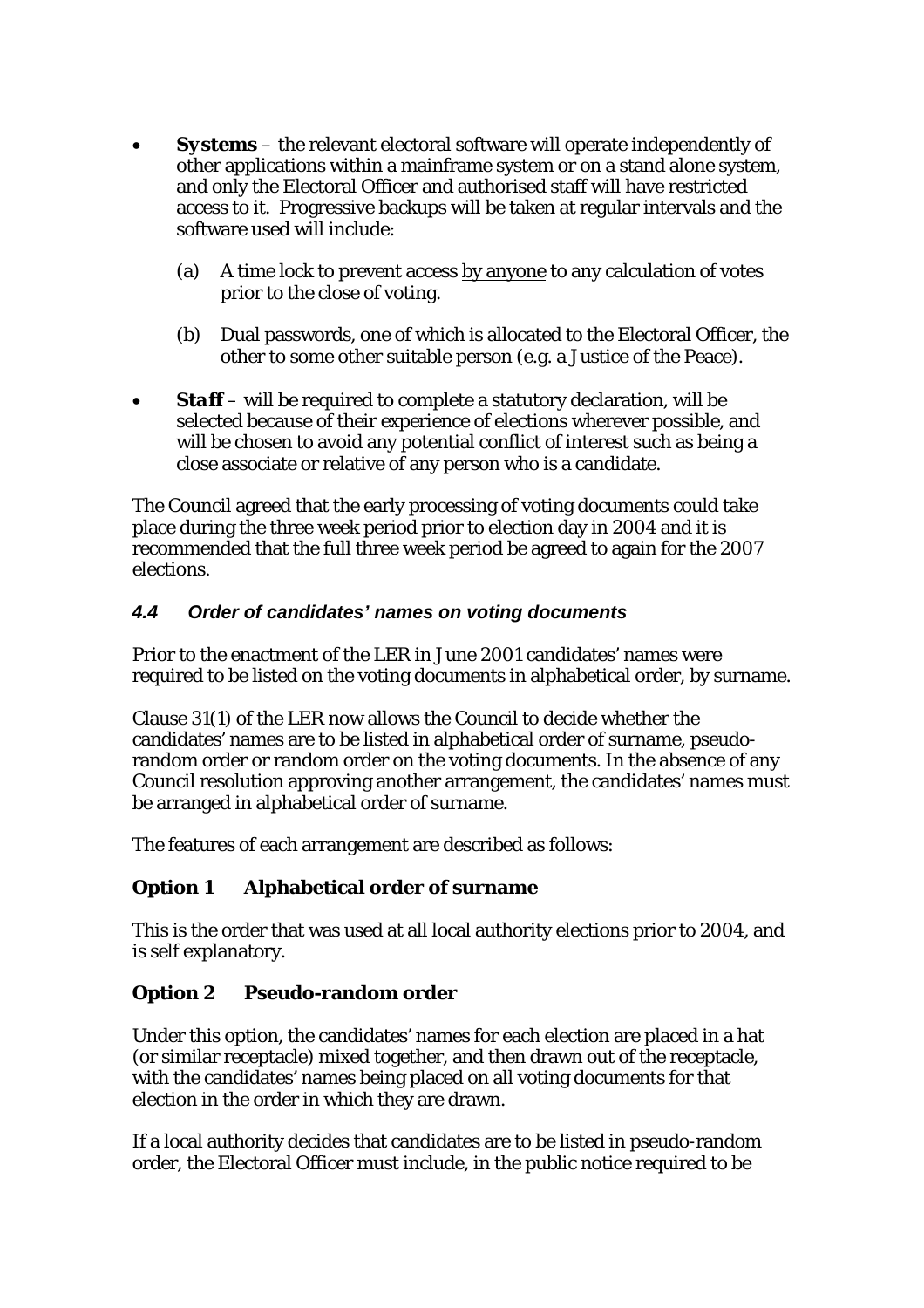given, the date, time and place at which the order of the candidates' names will be drawn. Any person is then entitled to attend while the draw is in progress.

#### **Option 3 Random order**

Under this option, the order of candidates' names is randomly generated by computer for each individual voting document. The computer software permits the names of the candidates to be laser printed in a different order on each paper.

#### **Comparative cost of each option**

The cost of printing the candidates' names in either alphabetical or pseudorandom order will be the same as the voting documents can be pre-printed.

If the Council decides to adopt the random order option an additional printing cost of approximately \$16,500 will be incurred. Because the order of the candidates will be different on each voting document they cannot be preprinted. Each voting document will need to be individually laser printed with the order of candidates "randomly selected" for each document.

## **Decisions taken by other authorities within Wellington city**

The legislation allows individual local authorities to choose the order in which the candidates' names for their particular election will appear on the voting document. Because regional councils and district health boards are local authorities, as defined under the LEA, both authorities can opt for a different name order option.

As a result the Greater Wellington Regional Council has determined that its candidates will be listed in alphabetical order on the voting document and the Capital and Coast District Health Board has advised that they want their candidates to be listed in pseudo-random order.

This means that the voting documents for the electors of Wellington city will have a combination of voting systems (i.e. STV and FPP) and also a different order of candidate names for each of the elections (i.e. alphabetic for the Regional Council, pseudo random for the DHB and, depending on the Council's decision, possibly random for the Council and its community boards).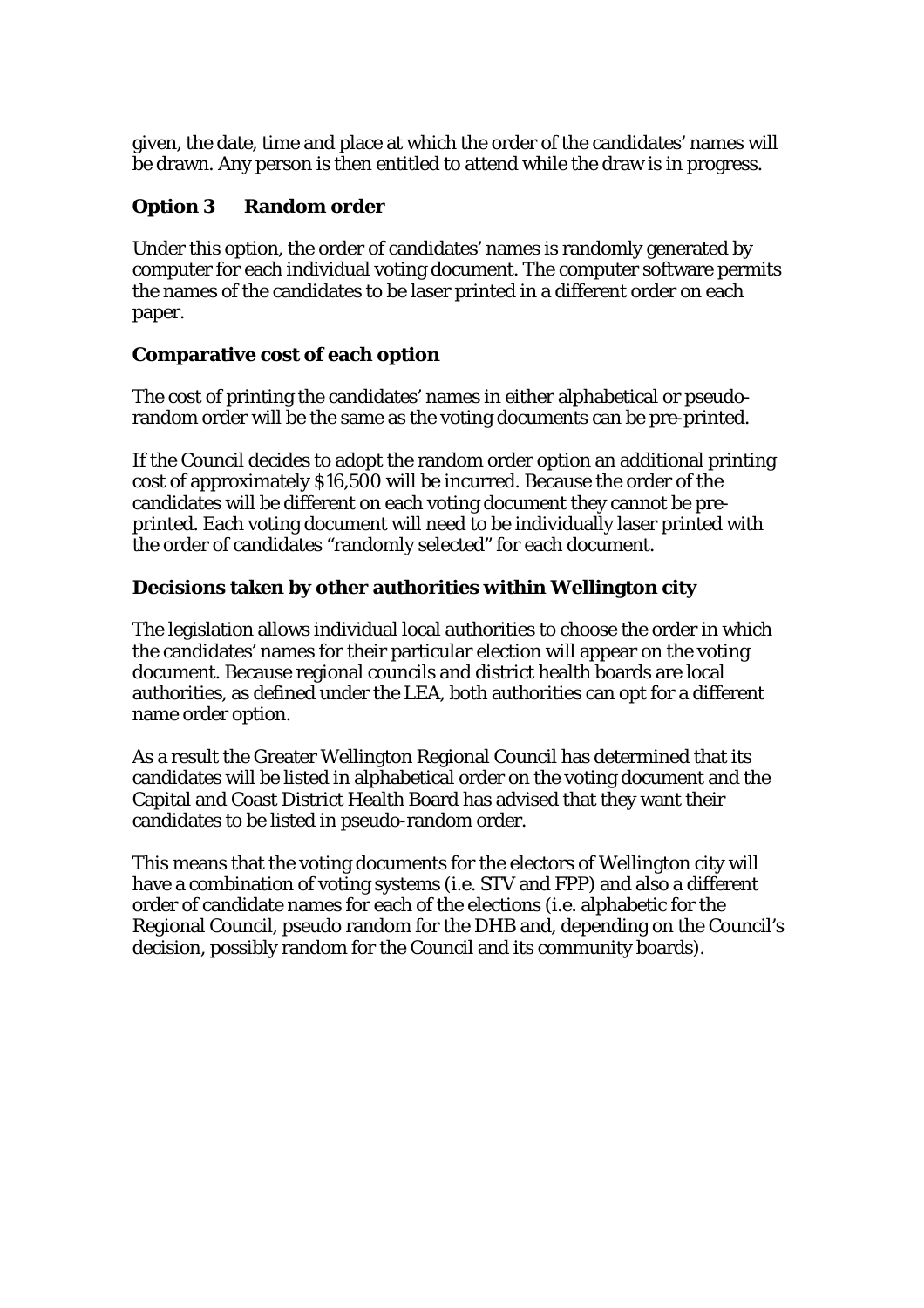## **Decisions taken by other authorities within the Wellington region**

The decisions taken by the other local authorities within the Wellington region are as follows:

| <b>Local Authority</b>             | <b>Order of Candidate Names</b> |
|------------------------------------|---------------------------------|
|                                    |                                 |
| <b>Carterton District</b>          | Alphabetic                      |
| <b>Hutt City</b>                   | Alphabetic                      |
| <b>Kapiti Coast District</b>       | Alphabetic                      |
| <b>Masterton District</b>          | Alphabetic                      |
| <b>Porirua City</b>                | Pseudo-random                   |
| South Wairarapa District           | Alphabetic                      |
| <b>Upper Hutt City</b>             | Alphabetic                      |
|                                    |                                 |
| <b>Greater Wellington Regional</b> | Alphabetic                      |
| <b>Capital and Coast DHB</b>       | Pseudo-random                   |

#### **Comments on various options**

#### Alphabetical order

This is probably the simplest method for the elector. It is the method they are familiar with and is the system used at the parliamentary elections. If there are a significant number of candidates to be ranked for a particular issue, an alphabetical listing of candidates would be more user friendly for the voter, particularly under STV.

There is a suggestion that candidates with a surname starting at the top end of the alphabet have an unfair advantage over others with a "lower" alphabetic ranking. However no official research has been undertaken, that officers are aware of, which confirms this view.

#### Pseudo-random order

Under this option it could possibly be more difficult for the elector to locate the candidate they wish to vote for, particularly voting under STV and if there are a large number of candidates standing for election.

Although it would resolve the issue (if there is one) of those candidates with a surname starting with the letter "A" or "B" etc having an unfair advantage over those candidates whose surname starts with a middle or later letter of the alphabet, it could be argued that any perceived advantage would then be given to the first few candidates whose names are drawn out of the hat.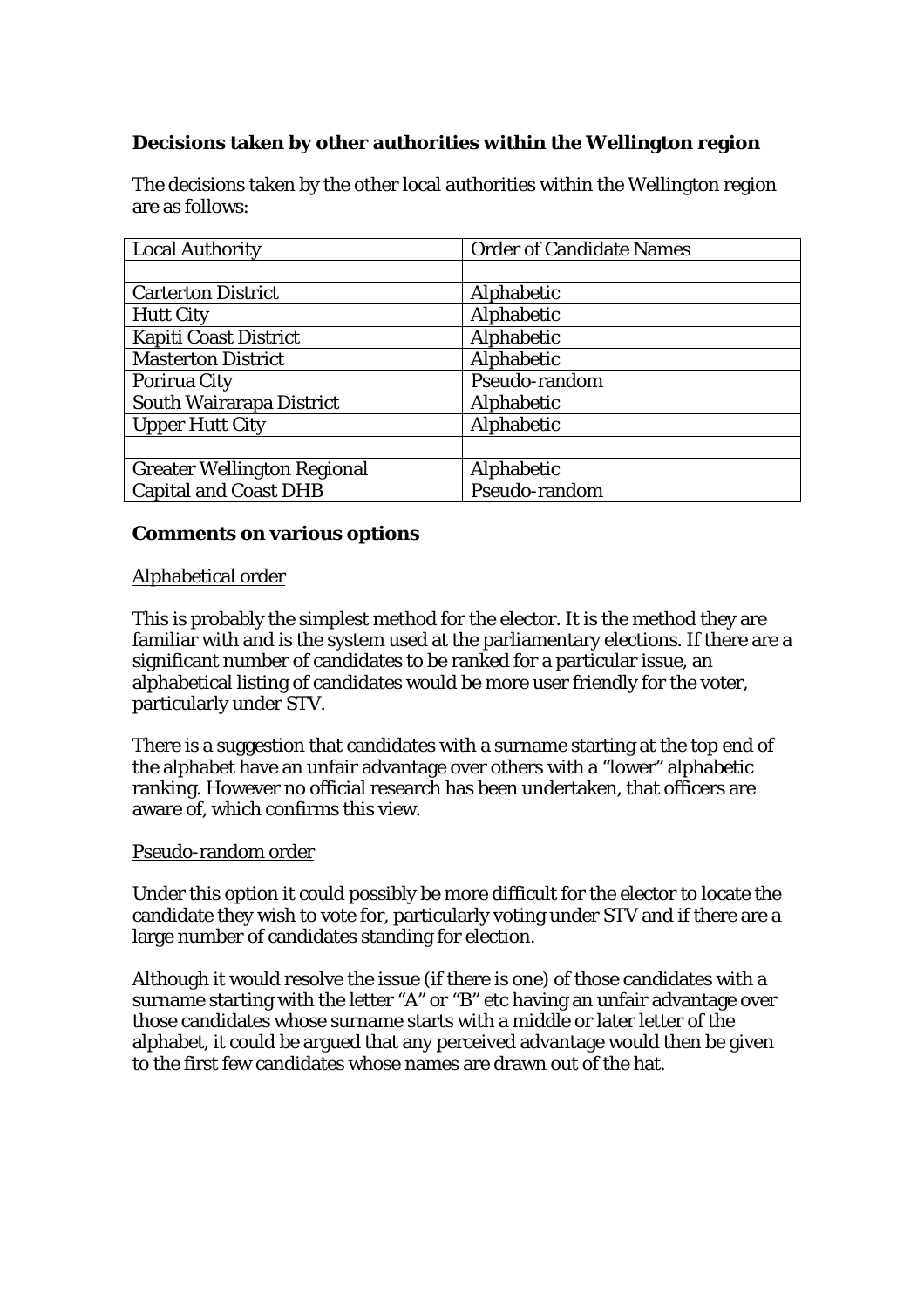#### Random order

This option could possibly present the same difficulty for the elector as described under the "pseudo random" method.

It can be argued that this is option is the fairest to all candidates. It ensures that each candidate has an equal chance to be listed at or near the top of the election issue for each voting document.

In its submission (dated 22 February 2005) to the Justice and Electoral Committee on its inquiry into the 2004 local authority elections, the Council recommended that the current legislation be amended "so that all other options are removed and candidates' names are required to be listed on the voting document in random order".

The Council decided to use the random order option for both the Tawa and Makara/Ohariu community board by-elections held during the current triennium. Although there was obviously only one issue on the voting document and not a lot of candidates standing, the fact that the candidates were not listed in alphabetic order did not seem to cause any voter confusion.

It is therefore recommended that the Council agree to the candidates' names being listed in random order on the voting document.

## **5. Conclusion**

The legislation requires a Council resolution in order to implement the decisions outlined in this report.

A decision is therefore required by the Council to enable the necessary planning to be put in place.

Contact Officer: *Ross Bly, Special Projects and Electoral Officer*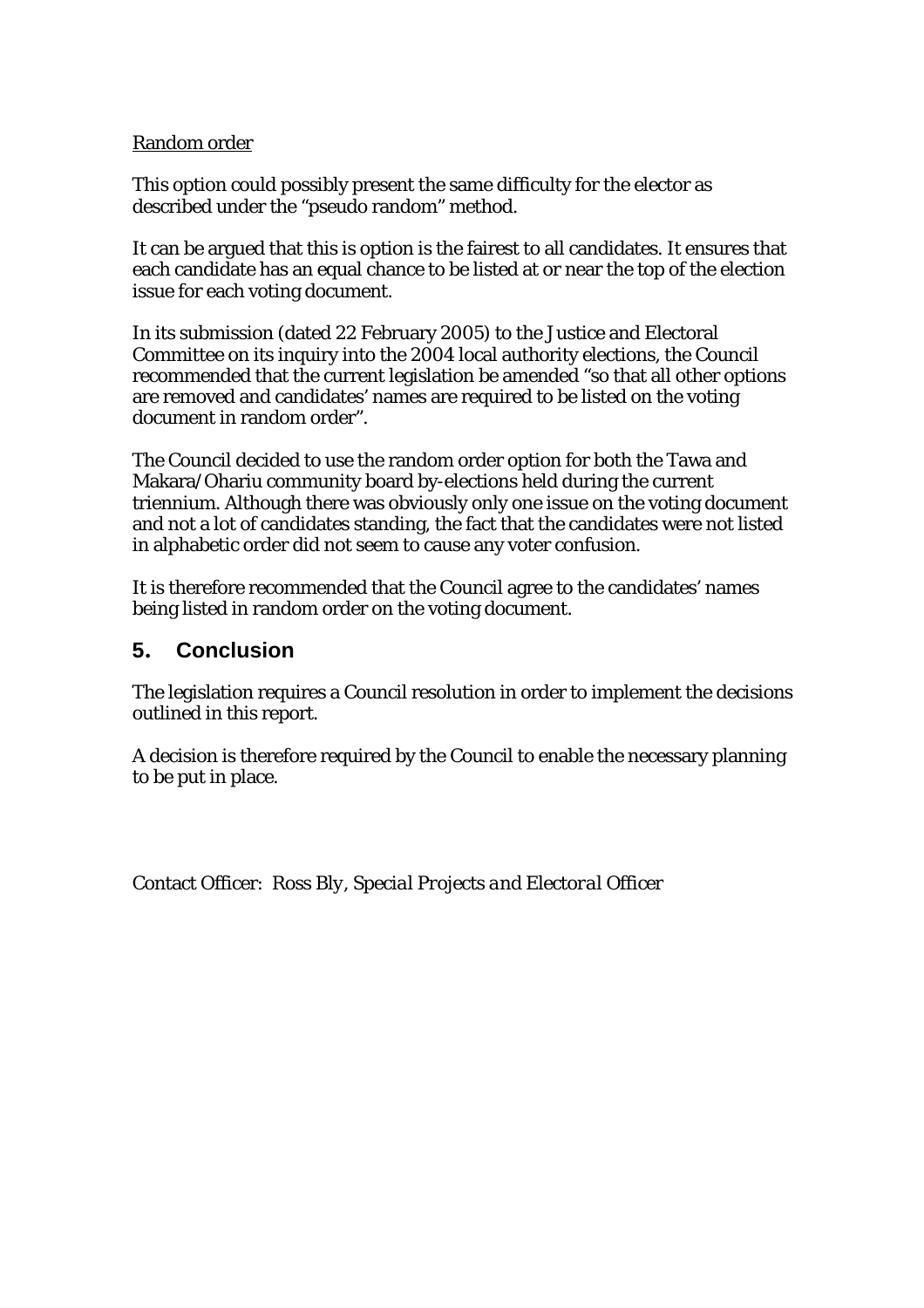# **Supporting Information**

**1)Strategic Fit / Strategic Outcome** 

*This project supports Outcome 7.2.B – More actively engaged: Wellington City Council will operate an open and honest decision making process that generates confidence and trust in the democratic system* 

**2) LTCCP/Annual Plan reference and long term financial impact**  *Relates to C534: Elections, Governance and Democratic Process* 

**3) Treaty of Waitangi considerations**  *There are no Treaty of Waitangi considerations.* 

**4) Decision-Making**  *This is not a significant decision.*

#### **5) Consultation a)General Consultation**

*Council is not required to consult on this matter.* 

**b) Consultation with Maori**  *Not required.*

**6) Legal Implications**  *There are no legal implications.* 

**7) Consistency with existing policy**  *This report is consistent with existing Wellington City Council policy.*